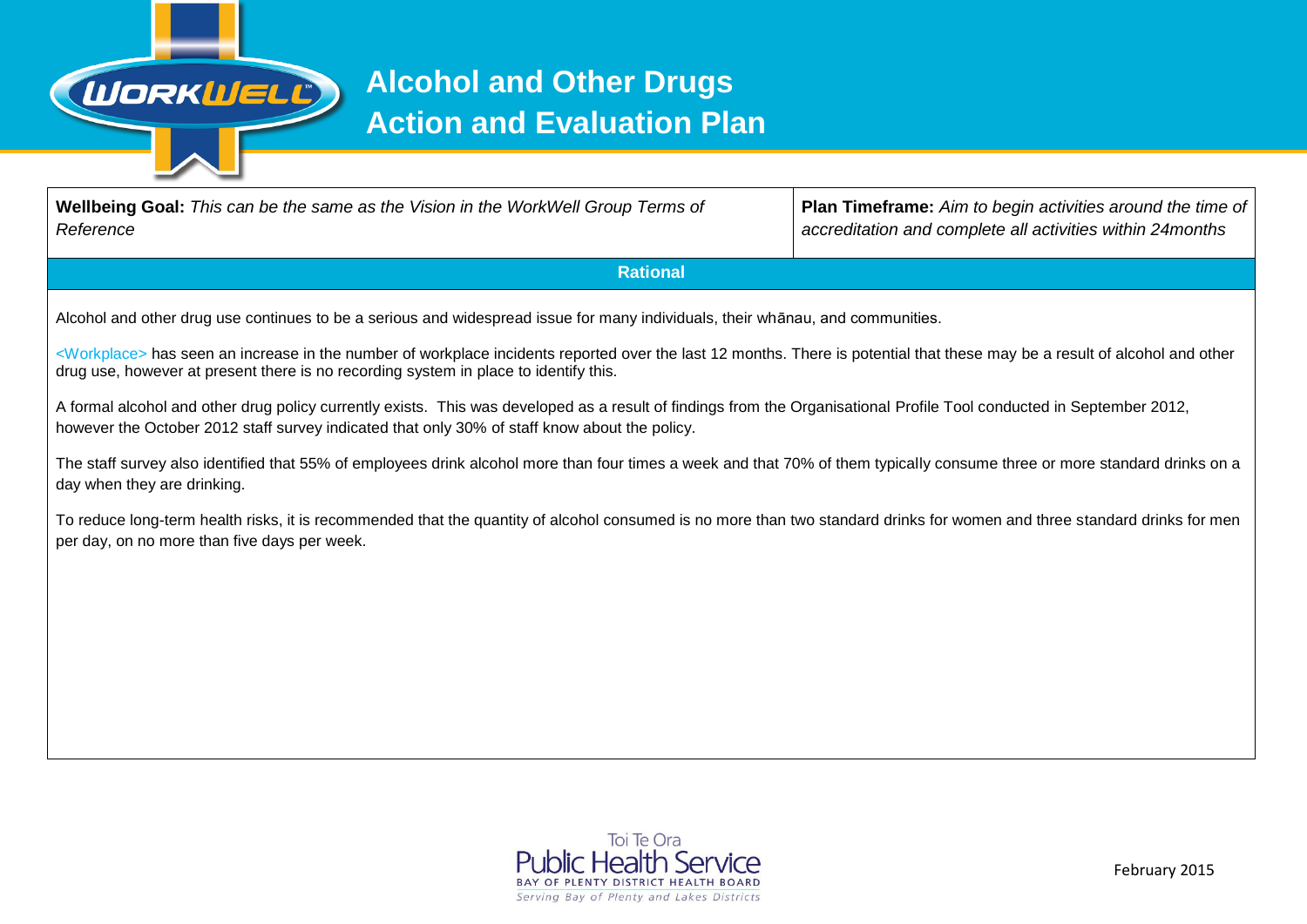

## **Alcohol and Other Drugs Action and Evaluation Plan**

| <b>Alcohol and Other Drugs</b>                                              |                                                                                                                                                                                   |                                                                                                                                                                                                                                                                                                                                                                                                                                                                                                                                                                                                                                                   |                                                             |                                                  |                                                      |                                              |  |  |
|-----------------------------------------------------------------------------|-----------------------------------------------------------------------------------------------------------------------------------------------------------------------------------|---------------------------------------------------------------------------------------------------------------------------------------------------------------------------------------------------------------------------------------------------------------------------------------------------------------------------------------------------------------------------------------------------------------------------------------------------------------------------------------------------------------------------------------------------------------------------------------------------------------------------------------------------|-------------------------------------------------------------|--------------------------------------------------|------------------------------------------------------|----------------------------------------------|--|--|
| Objective: e.g. Increase/decrease in number of staff reporting X behaviours |                                                                                                                                                                                   |                                                                                                                                                                                                                                                                                                                                                                                                                                                                                                                                                                                                                                                   |                                                             |                                                  |                                                      |                                              |  |  |
|                                                                             | <b>Activities</b><br>What are we planning to do                                                                                                                                   | <b>Tasks</b><br>What Steps are needed to make it happen?                                                                                                                                                                                                                                                                                                                                                                                                                                                                                                                                                                                          | <b>Communication</b><br>How will employees be<br>made aware | <b>Timeline</b><br>When do we want<br>it done by | <b>Responsibility</b><br>Who will make it<br>happen? | <b>Resources</b><br>Costs, equipment<br>etc. |  |  |
| <b>Organisational Change</b>                                                | Review the alcohol and other<br>drug policy to ensure it has a<br>wellbeing focus<br>Review incident reporting<br>procedures to ensure that the<br>cause is included in reporting | Form policy sub-group<br>$\bullet$<br>Review content and send policy to all<br>$\bullet$<br>staff for feedback<br>Collate feedback and amend draft<br>$\bullet$<br>Finalise policy<br>٠<br>Obtain management approval<br>Add to policy folder<br>Launch policy, communicate to all staff<br>$\bullet$<br>Incorporate policy into induction material<br>$\bullet$<br>Review reporting procedures<br>$\bullet$<br>Consult with staff<br>Collate feedback and amend draft<br>$\bullet$<br>Finalise procedures<br>$\bullet$<br>Establish reporting system<br>٠<br>Obtain management approval<br>٠<br>Add to folder and launch procedures<br>$\bullet$ |                                                             |                                                  |                                                      |                                              |  |  |
|                                                                             | Review employment practices<br>and working conditions that<br>may impact on employee<br>stress e.g. working hours,<br>flexible working, job design,<br>workload                   | Review current employee workload at<br>$\bullet$<br>monthly meeting<br>Develop revised schedule and other<br>$\bullet$<br>options as required<br>Provide any necessary training to support<br>$\bullet$<br>employees with allocated tasks<br>Review on an ongoing basis                                                                                                                                                                                                                                                                                                                                                                           |                                                             |                                                  |                                                      |                                              |  |  |